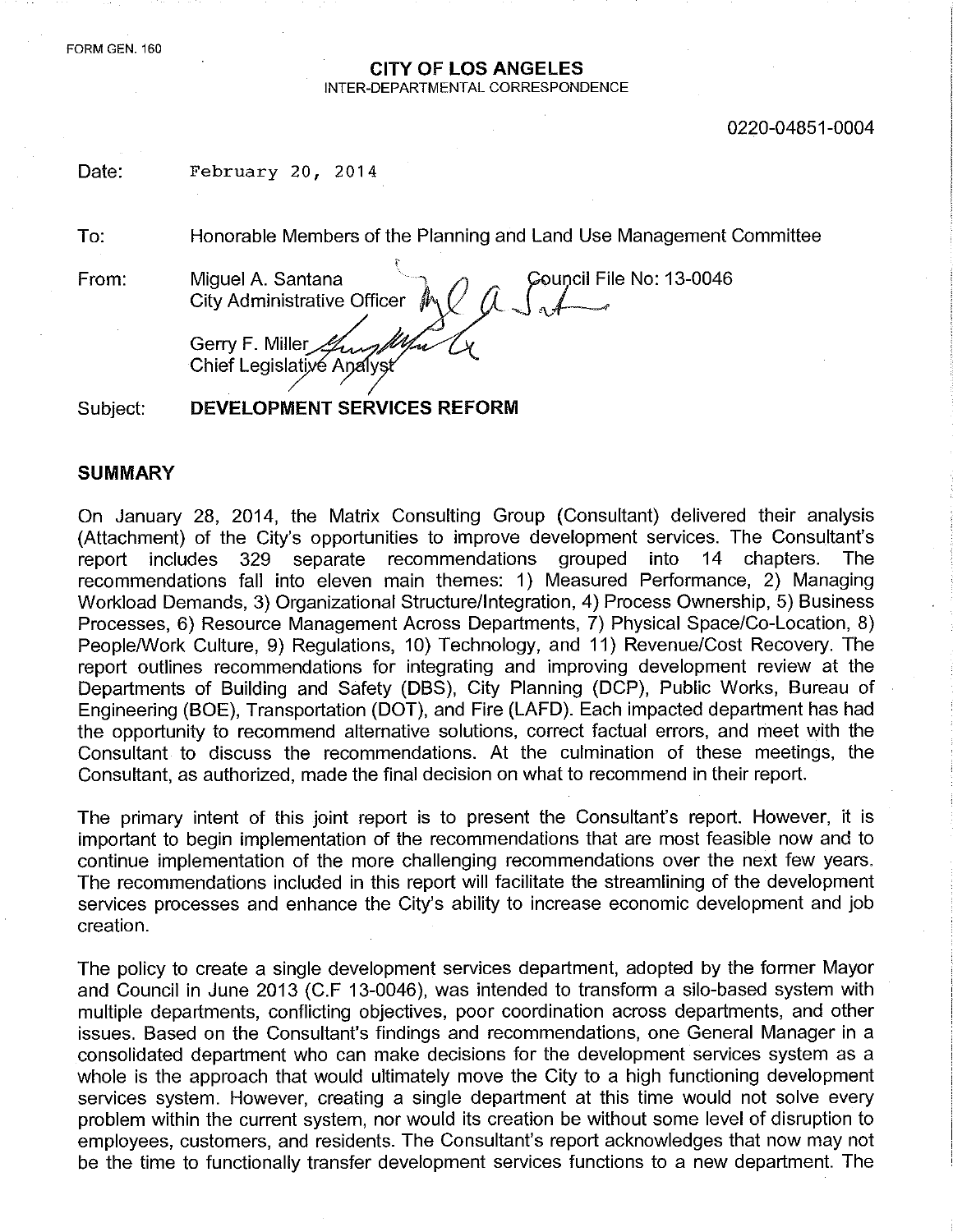report identifies many interim steps that should be taken to streamline the development review process. These measures will consolidate, through Memorandums of Agreement (MOA), key ministerial functions under the General Manager of the DBS, key discretionary functions under the General Manager of the DCP, and key public improvement (engineering) functions under the General Manager of the BOE.

#### **BACKGROUND**

Once the effort to integrate the development services functions of the Departments of DBS, DCP, BOE, DOT, and LAFD into one department began, two questions were frequently asked: 1) What problem are we trying to solve; and, 2) What does success look like? The Consultant's report grapples with both these questions in detail. A succinct answer can be found in a publication from the American Planning Association (APA): *The Development Review Process: A Means To A Nobler and Greater End.* The publication provides some specific ideas on how planning and development services ought to function. Comparing these to how the City's processes function today, both questions are framed and addressed, as follows:

| <b>What Does Success Look Like?</b>                         | What Problem are we Trying to Solve?                          |
|-------------------------------------------------------------|---------------------------------------------------------------|
| <b>Predictability</b> including clear expectations,<br>no   | Unpredictability<br>including<br>"late<br>hits"<br>the<br>in. |
| surprises, and a clear decision process with decision       | development process, multiple entry and exit points,          |
| points.                                                     | unclear and unmet timeframes for completing work.             |
| <b>Fair treatment</b> with rules that are the same for      | Disparate treatment of applicants wherein one type of         |
| everyone with the offering of trust to applicants by the    | project gets approved while another of the same type          |
| City and the demonstration of trustworthy behavior by       | does not.                                                     |
| the City.                                                   |                                                               |
| Accurate and accessible information that is easy to         | Inaccessible information so large customers must              |
| find and understand, with clear applicant requirements      | hire professionals to navigate the system and smaller         |
| and standards.                                              | job applicants are on their own.                              |
| <b>Timely processing that establishes early tentative</b>   | Variable performance depending on department                  |
| dates for hearings, guaranteed review turnaround            | resources, commitment to meeting<br>performance               |
| times, and published commission and council meeting         | metrics, and level of focus on customer service.              |
| dates.                                                      |                                                               |
| Reasonable and fair costs for application fees, impact      | Inconsistent fee structure that varies by department          |
| fees, and development commitments.                          | and lacks system wide coordination.                           |
| <b>Competent staff</b> with a team that possesses a balance | <b>Undertrained staff</b> with varying levels of experience,  |
| of "hard" technical skills and "soft" people skills.        | expertise, and knowledge outside their immediate area         |
|                                                             | of expertise.                                                 |
| Elegant regulations that fit the circumstances of Los       | Antiquated regulations that add cost and time but low         |
| Angeles, are easy to navigate, are rational, and that       | value to the development process.                             |
| contain desired outcomes not requiring "herculean"          |                                                               |
| efforts to attain.                                          |                                                               |

For these reasons, moving forward with development reform is a wise course. All but one of the Consultant's recommendations can be implemented with or without full integration of development services functions into one department. Given the number of recommendations made by the Consultant, and their complexity, their implementation will require an ongoing process to organize and manage the associated work. The Consultant recommends that the Office of the City Administrative Officer (CAO) lead this effort, reporting to the Mayor and City Council on a regular basis with progress reports and recommendations for further action by the Mayor and Council. The CAO will rely on the existing working group structure to perform this work.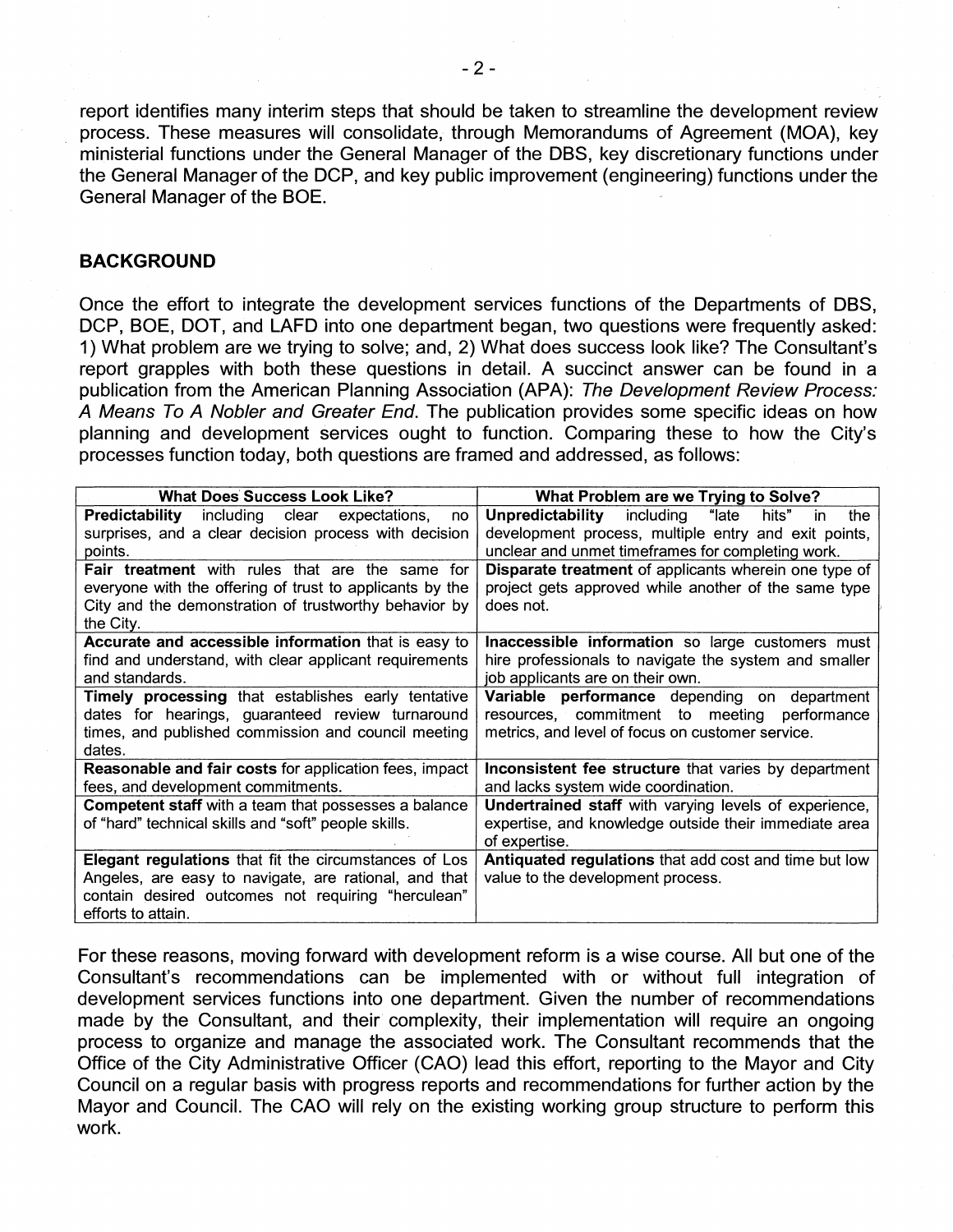#### **RECOMMENDATIONS**

That the Mayor and Council:

- 1. Instruct the following General Managers, with the assistance of the Office of the City Administrative Officer (CAO), Office of the City Attorney (City Attorney), and the Matrix Consulting Group (Consultant), to develop Memorandums of Agreement (MOA) which grant the authority to design and redesign the designated process, manage these processes across departmental boundaries, and develop and use metrics/measurement systems to assess the success of these processes in serving the customer and designate the General Manager of the:
	- a. Department of Building and Safety (DBS) responsibility for management of the building permit (ministerial) process;
	- b. Department of City Planning (DCP) responsibility for management of the discretionary review process; and,
	- c. Department of Public Works, Bureau of Engineering (BOE) responsibility for management of the public improvement (engineering) permit process;
- 2. Instruct the General Managers of DBS and DCP, or their designees, with the assistance of the CAO, City Attorney, and the Consultant, to develop a MOA that:
	- a. Establishes the division of roles and responsibilities between DBS and DCP for zoning compliance review during express, counter, and regular plan check and for the Parallel Design-Permitting Program. DBS should continue to work collaboratively with DCP on a transition plan to shift zoning compliance review to DCP; and,
	- b. Establishes the division of roles and responsibilities between DBS and DCP for condition compliance based upon the issuance of the certificate of occupancy or other discretionary review permit. DCP should continue to be involved in code compliance conditional use permit revocations, but should not dedicate full-time staff to code or condition compliance after the certificate of occupancy or other discretionary review permit is issued;
- 3. In accordance with Revenue Policy III, instruct DBS, DCP, BOE, Department of Transportation (DOT), and Fire Department (LAFD) to review existing and potential development services fees to ensure that the fees levied support the full cost of operations for which fees are charged, including all operating (direct and indirect) and capital costs and report back in 90 days. If fees are not set at 100 percent full cost recovery, then the Departments shall request an increase to the fee schedule set at 100 percent full cost recovery or request the Mayor and Council to specifically recognize the subsidy and take action to appropriate the necessary funds to subsidize the fee for service;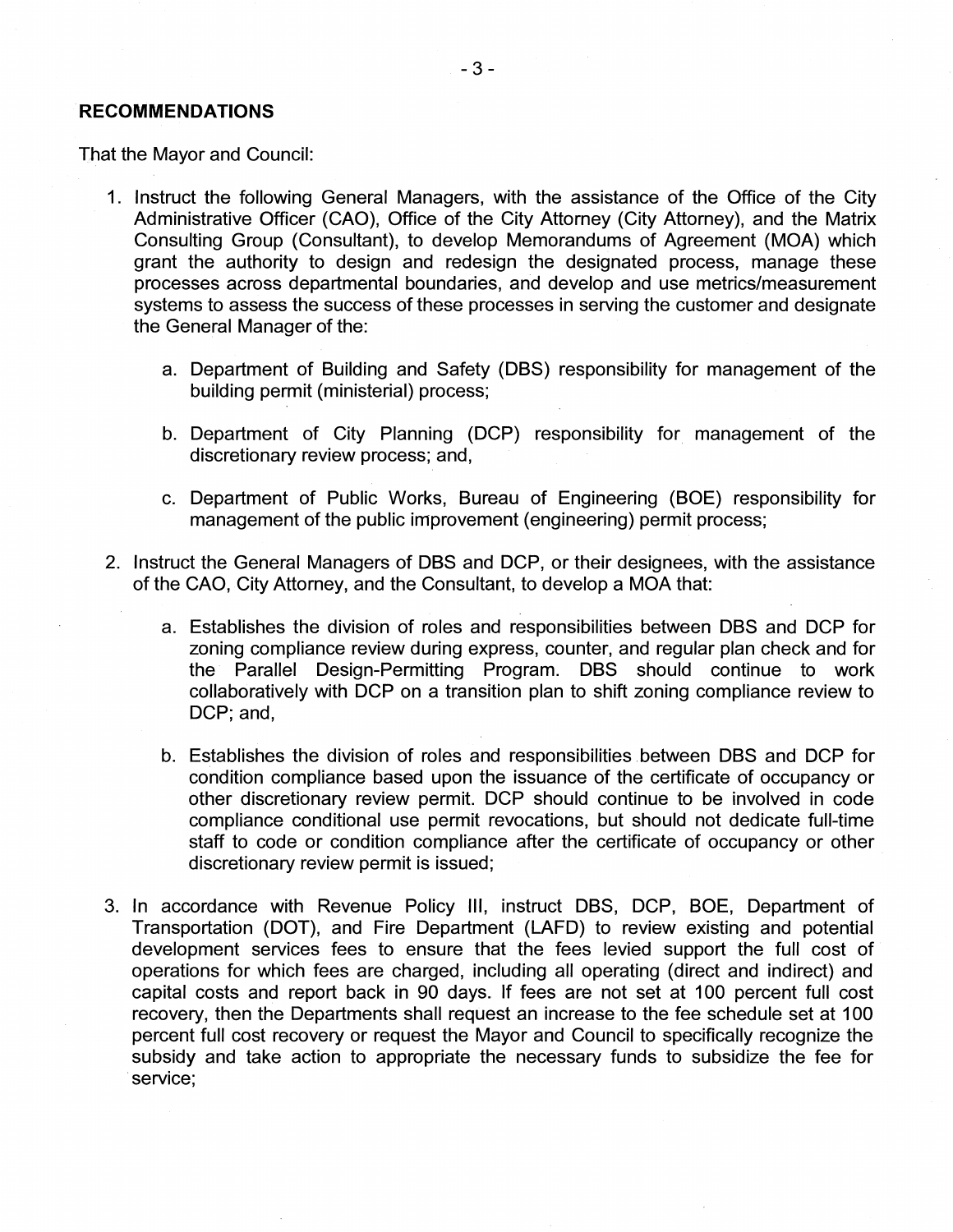- 4. Instruct the CAO, with the assistance of the affected Departments, the Department of General Services (GSD), and the Consultant, to report back in 120 days to the Municipal Facilities Committee with a plan to co-locate development services in existing Metro, Van Nuys, and West LA One-Stop Centers, as well as, to study and report back on the feasibility of establishing One-Stop Centers in South Los Angeles and San Pedro;
- 5. Instruct the Departments of DBS, DCP, BOE, DOT, and LAFD to begin the process to establish contracts with consultants to manage peak workload demands;
- 6. Request the City Attorney to draft the necessary ordinance changes to effectuate the above recommendations, including modifications of existing ordinances and provisions, as appropriate; and,
- 7. Direct the CAO, in collaboration with the Offices of the Mayor and Chief Legislative Analyst, to facilitate the development of a City-wide implementation plan with the support of the Departments of DBS, DCP, BOE, DOT, LAFD, and the City Attorney.

### **FISCAL IMPACT STATEMENT**

There is no General Fund or Special Fund impact.

*MAS/GFM:PJH/MF:TJM/JLK/RRM:02140069c*

Attachment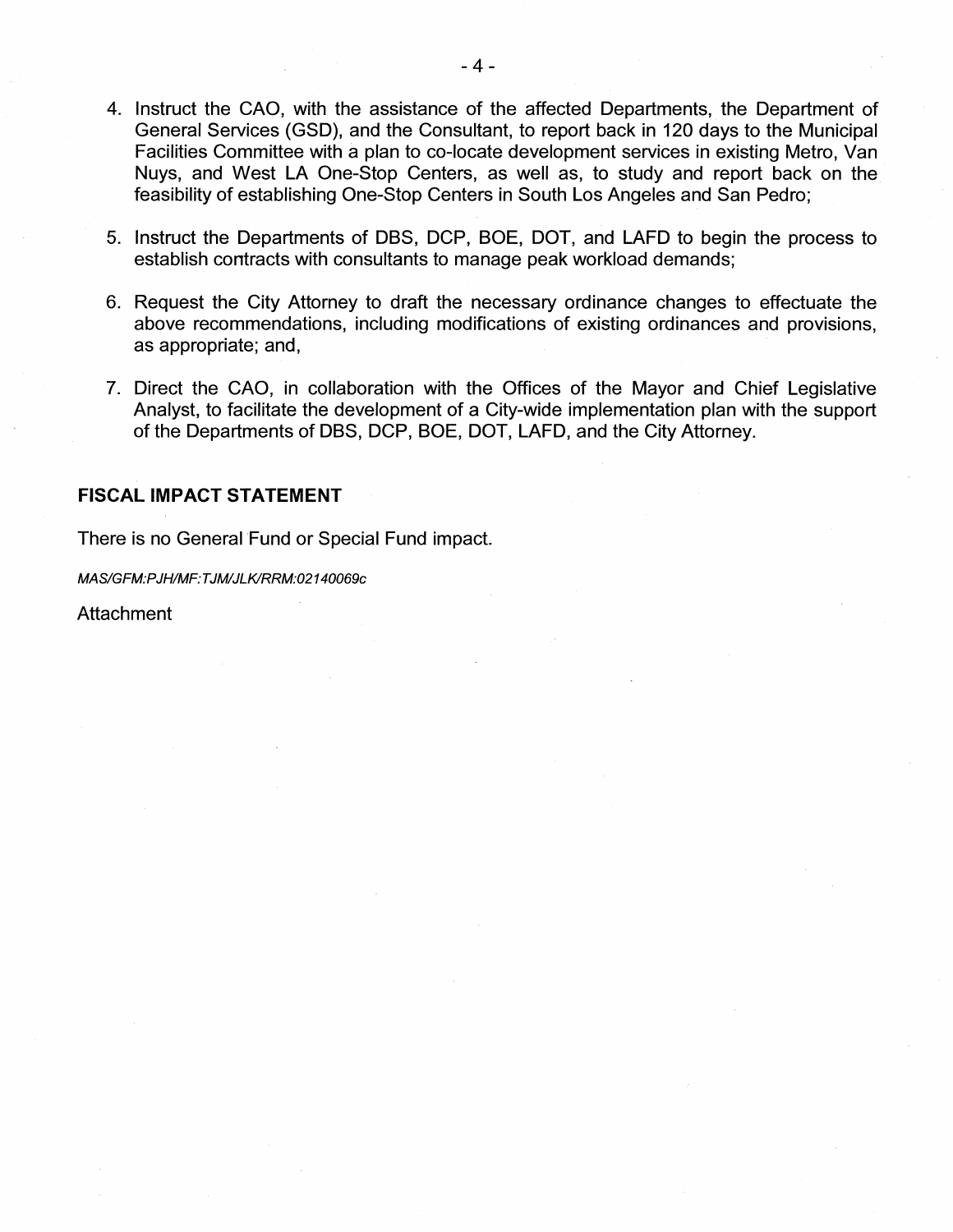#### FINDINGS

#### **1. Background**

As part of the 2013-14 Adopted Budget, the Mayor and Council directed staff to functionally integrate development services programs of multiple City departments into a new development services department for the purpose of providing streamlined services and greater accountability for its customers. A joint report from the Departments of Building and Safety (DBS) and City Planning (DCP) provided the conceptual framework for the new department (C.F. 13-0046). The Council approved the functional transfer of DBS, DCP, planning functions from the Department of Transportation (DOT), plan-check functions from the Fire Department (LAFD), and land use planning functions from Public Works, Bureau of Engineering (BOE) into the new department effective January 1, 2014. Additionally, budget Motion 36A directed the Offices of the City Administrative Officer (CAO) and the Chief Legislative Analyst (CLA) to retain a management consultant to assist in developing a transition plan, in consultation with the affected departments, to fully integrate the planning and development functions identified in the joint report with additional consideration given to the feedback of the development industry, business community, residents, and Neighborhood Councils. Through a competitive bidding process conducted in July 2013, a review panel made up of one staff from each of the above development services departments, the CAO, CLA, Controller, and Personnel Department selected Matrix Consulting Group, Ltd. for this purpose.

On August 23, 2013, the CAO and the CLA issued an initial status report which outlined the establishment of an executive and sub working group structure, made up of representatives from each of the above departments, to facilitate communication and implementation of development reform, details about the Consultant selected for the project, the plan for collecting stakeholder feedback from Department personnel, labor organizations, elected officials and their staff, the development industry, business community, and Neighborhood Councils, the Peer City Review, and the Frequently Asked Questions document developed in response to over 400 questions from department personnel (C.F. 13-0046). Since the update was issued, these efforts have continued including ongoing meetings of the working group, stakeholder outreach meetings, including meetings with all of the Neighborhood Council alliance organizations, a presentation at the Congress of Neighborhoods, and many meetings with Labor Organizations and industry professionals, as well as analysis by the Consultant of each impacted department's operations, their interactions with each other, and review and comment by the impacted departments on the Consultant's report.

On September 17, 2013, the Council referred a Motion (Price - LaBonge), Council File 13-0046, relative to the work of the Consultant to the Planning and Land Use Management Committee (PLUM) and Budget and Finance Committee (BAFC). On October 8, 2013, the PLUM Committee approved the Motion with four additional recommendations (see below); on October 28, 2013, the BAFC approved the Motion as amended by the PLUM Committee; and, on November 5, 2013, the Council adopted the Motion as amended. The Motion moved that the Consultant be directed to include in their report: 1) Options other than consolidation that would improve the City's development process; 2) best practices of other large municipalities; 3) a cost benefit analysis; 4) pros and cons of consolidation; 5) other viable realignment options; and, 6) an implementation timeline. Additionally, the Motion moved that any actions to implement the functional transfer of the Departments of Planning and Building and Safety be delayed until Fiscal Year 2014-15.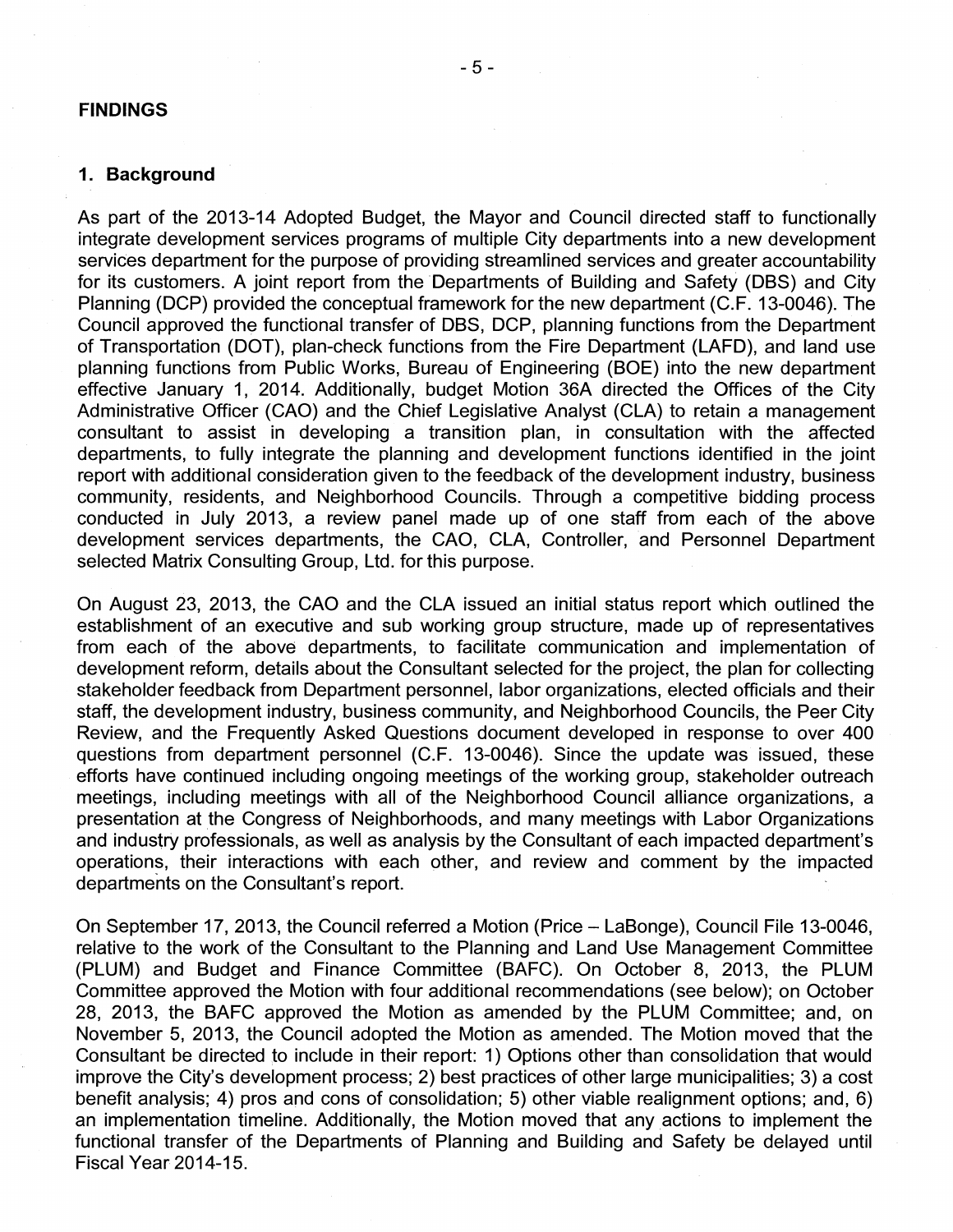The PLUM Committee amended the Motion to include four additional recommendations which included: 1) Request City Attorney to postpone preparation of Ordinances relative to development reform until the Council has considered and acted on the pending joint CAO/CLA policy report; 2) Direct the CAO to report back within two weeks on what actions need to be taken to ensure the impacted departments can continue to provide services through June 30, 2014 as separate departments and/or functions if implementation of the new department is delayed until Fiscal Year 2014-15; 3) Direct CAO to report back on any changes that would need to be made to the contract with Matrix Consulting Group to ensure they address the issues identified in the Motion; and, 4) Direct the development services departments to continue work with the CAO, CLA, Controller, City Attorney, and Personnel Department to implement Council policy relative to development reform.

The CAO issued its report back relative to the Price - LaBonge Motion on November 22, 2013; the PLUM Committee approved the CAO report on December 3, 2013 and the Council approved it on December 11, 2013. In the report, the CAO included recommendations that restored funding and position authority to each of the development services departments so that they can continue to operate independently through the remainder of the current Fiscal Year. Additionally, the CAO reported that the Consultant has agreed that no change to the Consultant's contract or funding is necessary as a result of the Motion inasmuch as the requested information did not materially change the contract's scope of services. The report also explained that departments have been given the option of addressing recommendations from the Consultant in their 2014 15 budget proposals. Where changes to fees, positions, equipment, and/or other changes are necessary to implement development reform, having departments include them in their budget proposals will be useful as the Mayor and Council consider the policy decisions surrounding reform of the development services system.

On January 28, 2014, the Consultant delivered his analysis (Attachment) of the City's opportunities to improve development services. The Consultant's report includes 329 separate recommendations grouped into 14 chapters spanning eleven themes: 1) Measured Performance; 2) Managing Workload Demands; 3) Organizational Structure/Integration; 4) Process Ownership; 5) Business Processes; 6) Resource Management Across Departments; 7) Physical Space/Co-Location; 8) People/Work Culture; 9) Regulations; 10) Technology; and 11) Revenue/Cost Recovery.

## **2. The Management Consultant Report and Recommendations**

## *A. Introduction and Executive Summary - Chapter <sup>1</sup>* - *Three Recommendations*

The first chapter introduces the Consultant's analysis, outlines principal objectives of the study, how the analysis was conducted, and presents an Executive Summary.

## *B. Peer City Review - Chapter <sup>2</sup> - Zero Recommendations*

All but one of the eight cities that the Consultant reviewed has transferred much of their development service functions into a single department. Chicago has retained separate Planning and Building and Safety departments while Portland, Oregon and San Diego have retained a separate department for long-range planning while combining the remaining development services functions into one department. In Chicago, the Planning Department is one component of a much larger department which includes Housing and Economic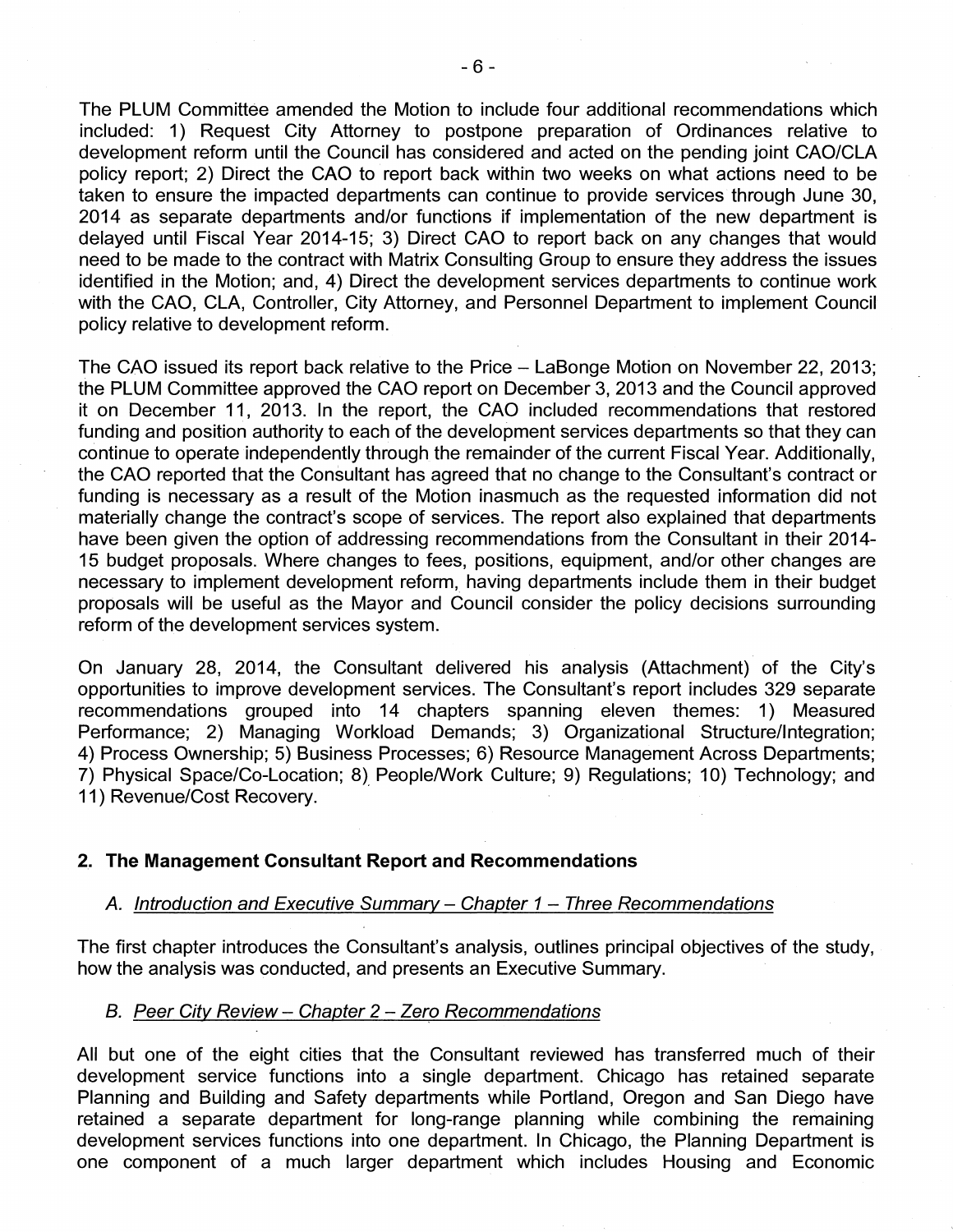Development. The cities that have functionally transferred development services to a single department reported that the transfer was successful. All of the cities that functionally transferred development services to a new department reported improved coordination of permit processing, improved customer service, and improved customer satisfaction. Based on the peer city review, functional integration of development services is a prevailing practice, even among large cities.

Cities with combined development services also reported that to effectively integrate previously separate organizations into one department, they relied primarily on executive and top management to make decisions. All of the cities reported challenges with transitioning staff into a unified department due to differences in work culture, turf battles, and/or fear of change, but they found that the key to resolving these issues was effective leadership by the new department head and cooperation by senior managers. Team building efforts, including training, department-wide meetings, interdisciplinary staff meetings and extensive communication after the creation of the new department were some of the tools identified as helpful to support leaders throughout the process.

None of the cities that have created a single development services department reported a reduced focus on safety or pressure to approve projects not compliant with the Building Code. This has been a significant concern raised by employees and other stakeholders, up to and including a concern that not including the word "Safety" in the new department name would cause a loss of focus on safety going forward. It should be noted that none of the cities that were reviewed include the word "safety" in the names of their departments. The peer review of cities conducted by the Consultant provided data on department names and missions that may be found in this Chapter of the Consultant's report.

## C. *Stakeholder Outreach and Feedback - Chapter <sup>3</sup> - Zero Recommendations*

The Consultant has talked to hundreds of stakeholders since early August 2013, including, representatives of the Office of the Mayor and each of the Offices of the City Council, a crosssection of the managers, supervisors, and selected line staff in the departments of DBS and DCP, and related development service functions in the Departments of Fire, Transportation, and Public Works, BOE, representatives of the Personnel Department, labor organizations representing affected employees, various Neighborhood Councils (NCs) and/or neighborhood organizations, each of the five NC Alliance organizations, the PlanCheck NC, the Los Angeles Neighborhood Council Coalition, the Congress of Neighborhoods, the Central City Association, and various business and industry groups and individuals. Comments and feedback from stakeholder groups may be found in this Chapter of the Consultant's report.

## D. *Development Reform Strategic Plan* - *Chapter <sup>4</sup> - Two Recommendations*

The Consultant reviewed the Mayor's Development Reform Strategic Plan, dated July 20, 2011, which did not contemplate that the City would blend its planning, development services and permitting functions into a single department. In 2011, the City retained KH Consulting Group (KH) to assist with developing the City's Development Reform Strategic Plan. KH solicited input from more than 200 external stakeholders, analyzed 100 City development reports and audits, researched best practices, and worked with more than 200 City employees spanning various departments and management levels to develop an implementation-ready plan. The Development Reform Strategic Plan had nine (9) strategic priorities as noted below.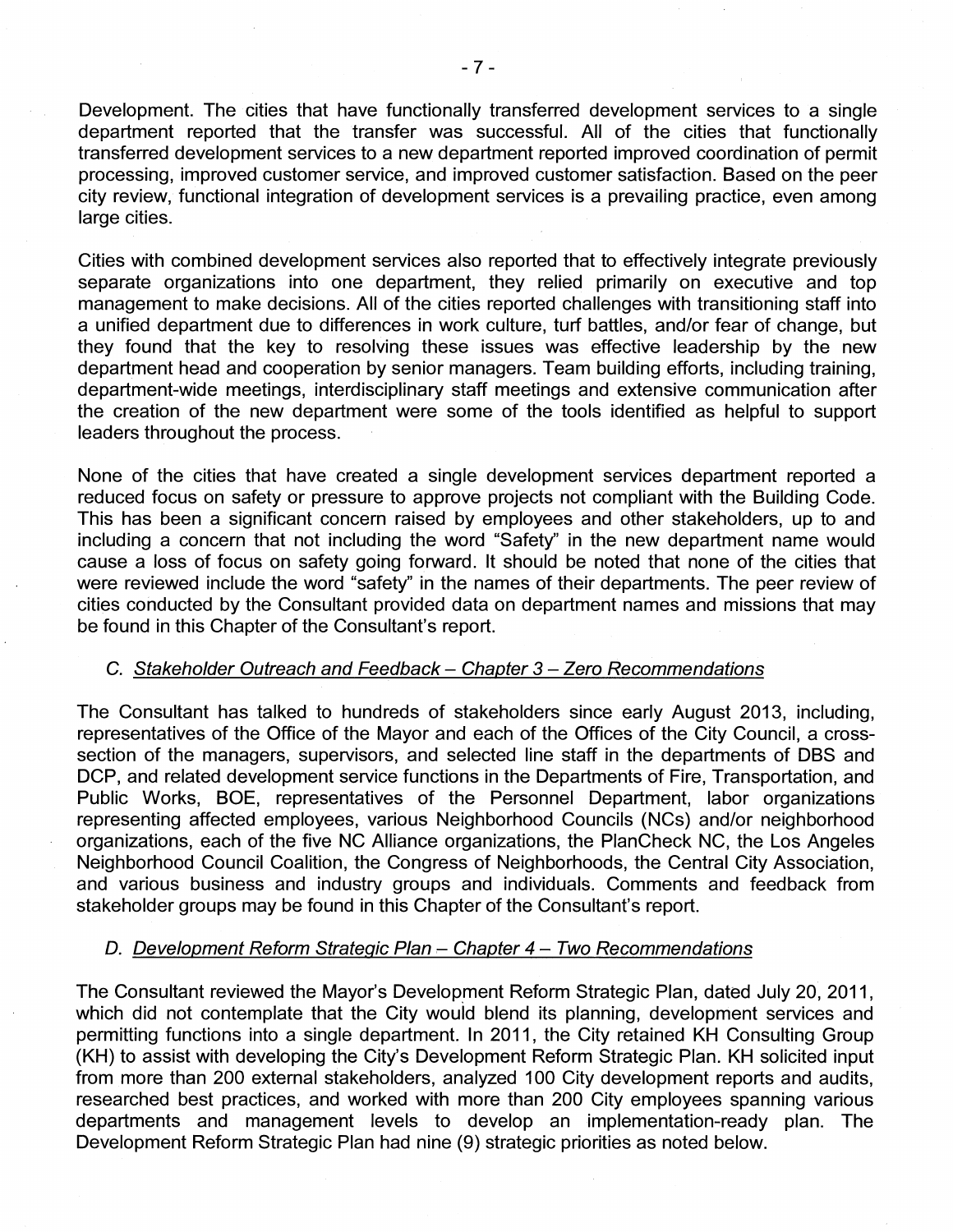- Action Plan 1.0 World Class City LA Quality of Life. This Action Plan focuses on community planning, including the Department of City Planning's release of seven Community Plans and strategies to update the General Plan Elements and Community Plans.
- Action Plan 2.0 Policies and Procedures. The City has developed policy and procedural solutions for quicker inter-Departmental resolution of conflicting conditions via a Land Development Committee and application requirements. These changes will identify necessary entitlement actions early in the application process.
- Action Plan 3.0 Zoning Codes. Improvements to the City's Zoning Code involve simplification, a shared manual, communications, and comprehensive Zoning Code Reform - a long over-due effort that the City last accomplished in 1946.
- Action Plan 4.0 CEQA. This Action Plan updates the City's CEQA Guidelines for categorical exemptions and maintains staff CEQA training; in the long term, the City will explore other administrative aspects of CEQA that are within its control, such as environmental thresholds; environmental review processes and procedures; and the feasibility of developing a framework for comprehensive programmatic Environmental Impact Reports (EIR) analysis for specific areas within Community Plans.
- Action Plan 5.0 Communications and Public Outreach. City departments will work together to increase coordination of public information, develop input opportunities, and provide Commissioner training.
- Action Plan 6.0 Process Improvements. Development Services processes are complex and improvements are outlined for new consultation services for small and medium-sized projects, process roadmaps/documentation, common application forms and case files, report production for quicker turnaround for such items as Letters of Decision, and B-Permit tracking and monitoring. The aim is to eliminate paper intensive processes and the customer having to make so many trips to various City Departments. Performance measurements for monitoring progress are built into the Action Plans.
- Action Plan 7.0 Customer Service Culture. Creating a customer service-oriented culture is vital for implementing many of these changes. Applicants will see improved customer service through the new Development Services Case Management office. Other changes provide different staffing and organizational configurations, coupled with training and performance standards.
- Action Plan 8.0 Technology/BuildLA. BuildLA is the vehicle for moving the Development Services technology to a new level of needed sophistication and to enable greater transparency and access to information.
- Action Plan 9.0 Financial Resources. Financial resources are critical for making many of these initiatives a reality. For the customer, the City will implement a simpler mechanism for making payments, involving credit cards, draw-down accounts, and a single cashier. In addition, the City will document its costs more closely to achieve full cost recovery for services rendered. These fees can help cover staffing, technology, and other investments needed.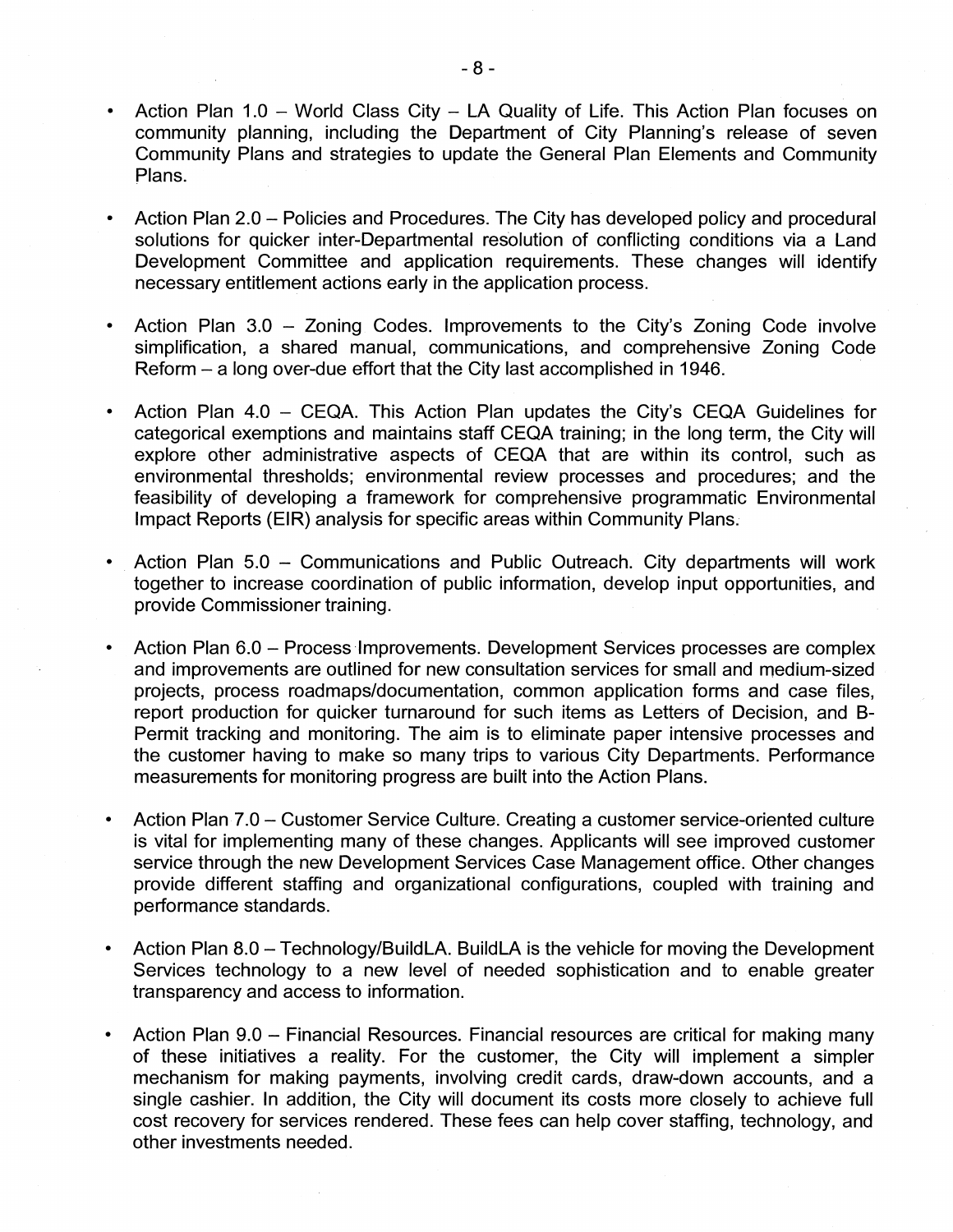## *E. Technology - Chapter 5-25 Recommendations*

The City has begun a major effort, through BuildLA, to develop a 21st century technology platform for the processing of permits by the City. BuildLA is a web-enabled technology platform that will be used by multiple City departments to receive, assign, review, process, manage, and track all customer requests for services relating to the use and development of land. As envisioned, the BuildLA system will include an interactive customer web portal, a workflow management platform, electronic plan review capabilities, a supporting database, and integration or data sharing with several existing City systems. The City issued a Request for Proposals for BuildLA on March 20, 2013, and rejected the proposals. A second Request for Proposals was issued on June 27, 2013, those proposals have already been received, and are in the evaluation process.

The completion of the BuildLA permit, inspection, and enforcement system will require three to four years. The creation of a more efficient, transparent, and predictable development system depends heavily on the application of this technology.

# *F. Discretionary Review Functions and Processes* - *Chapter 6-85 Recommendations*

This Chapter presents an analysis of the discretionary review functions and processes including the following:

- The common functions and processes that require inter-departmental cooperation and coordination;
- Recommended adjustments to business processes to enhance customer service;
- The identification of business processes where the use of memorandums of agreement between departments will be necessary; and,
- The identification of how the existing management and organization of these functions and business processes either support or detract from the goals, objectives, and mission of the City.

This chapter seeks to clarify process ownership, empower the process owner to meet performance metrics, and shift the responsibility for navigating the City's development services system from the customer to process owner. The General Manager of DCP should be responsible for the end-to-end discretionary review process.

## G. *Ministerial Functions and Processes* - *Chapter 7-55 Recommendations*

This Chapter presents an analysis of the ministerial permitting functions and processes including the following:

- The common functions and processes that require inter-departmental cooperation and coordination, paying particular attention to the management and organization of the work;
- Recommendations that modify functions and business process to enhance customer service;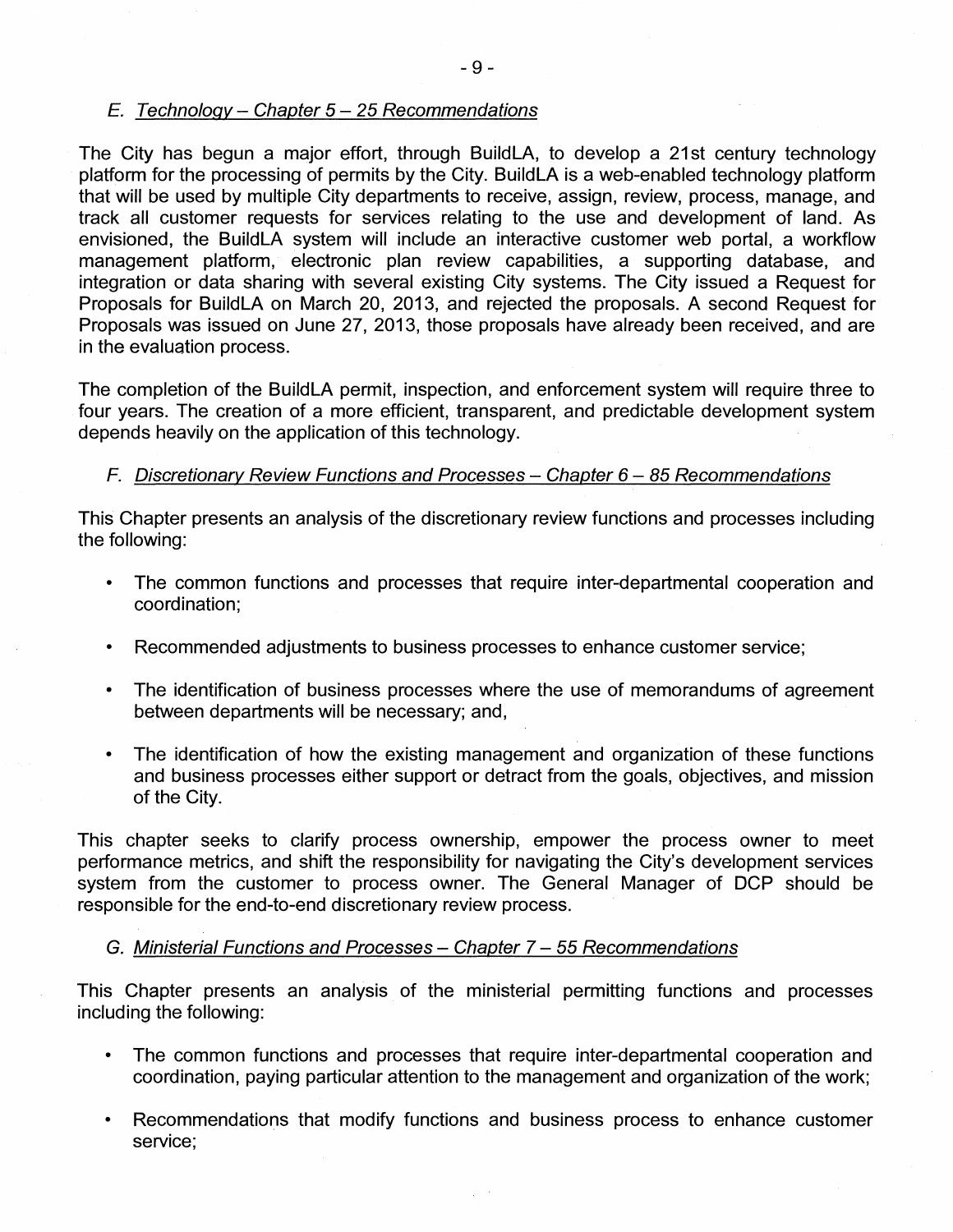- The identification of business processes where the use of memorandums of agreement between departments will be necessary; and,
- The identification of how the existing management and organization of these functions and business processes either support or detract from the goals, objectives, and mission of the City.

The Consultant gave priority to related and overlapping functions, including but not limited to the following:

- Building and Safety related and overlapping functions including clearances, public counter services, condition compliance, development services case management, plan check, code enforcement, inspection, administration, and technology; and,
- Fire related and overlapping functions including Plan Check and Case Management.

This chapter seeks to clarify process ownership, empower the process owner to meet performance metrics, and shift the responsibility for navigating the City's development services system from the customer to process owner. The General Manager of DBS should be responsible for the end-to-end ministerial process.

# *H. Public Improvement Functions and Processes - Chapter 8-30 Recommendations*

This Chapter presents an analysis of the public improvement/engineering permitting functions and processes including the following:

- The common functions and business processes that require inter-departmental cooperation and coordination, paying particular attention to the management and organization of the work;
- Recommendations that modify functions and business processes to enhance customer service;
- The identification of business processes where the use of memorandums of agreement between departments will be necessary; and,
- The identification of how the existing management and organization of these functions and business processes either support or detract from the goals, objectives, and mission of the City.

This chapter seeks to clarify process ownership, empower the process owner to meet performance metrics, and shift the responsibility for navigating the City's development services system from the customer to process owner. The General Manager of BOE should be responsible for the end-to-end public improvement/engineering process.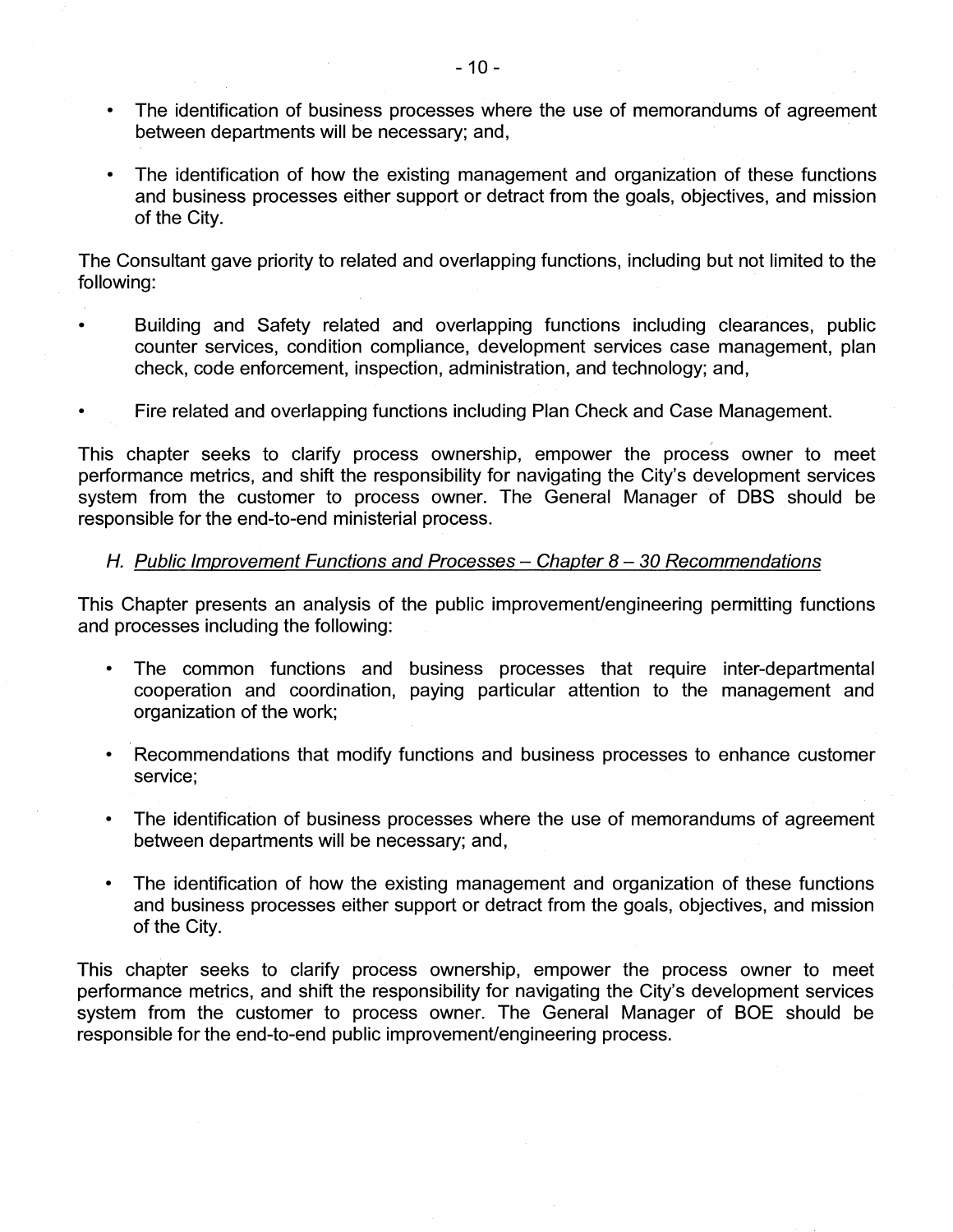## *I. Code Enforcement- Chapter 9-29 Recommendations*

This Chapter presents an analysis of the code enforcement function, or the effective enforcement of zoning and property maintenance regulations. This is a major theme that the Consultant heard consistently in his meetings with Neighborhood Councils. This chapter presents an analysis of the Code Enforcement Bureau, Department of Building and Safety, and opportunities to enhance enforcement. Effective code enforcement is essential to revitalizing a distressed neighborhood. Problem properties can "deter investors, frustrate existing residents and generally contribute to an environment of fear, disorder, and crime" in a neighborhood.

#### *J. Regulations - Chapter 10-28 Recommendations*

This Chapter presents an analysis of land use regulations which are the policies and support documents that drive the review and construction process. Both categories should be understandable, objective, and reasonable. The City is already updating the City's Zoning Code and is in the second of a five year update schedule. The City is also updating several Community Plans including Granada Hills - Knollwood, Sylmar, Boyle Heights, Silver Lake-Echo Park-Elysian Valley, South Los Angeles, Southeast Los Angeles, West Adams-Baldwin Hills-Leimert, and San Pedro. However, other challenges remain including the ability of the DCP to sustain its efforts in community planning, CEQA, and urban design, and the effectiveness of project management in the updating of Community Plans.

## *K. Co-Location of Development Services - Chapter 11-14 Recommendations*

This Chapter presents an analysis of opportunities to co-locate the City's development services staff to better serve the residents and businesses of Los Angeles. The overarching intent of this plan is to meet the following goals, wherever feasible:

- Improve the City's operational efficiency;
- Improve the City's ability to provide consistent levels of service to all of its constituents;
- Locate staff so that they can be more conveniently accessed by the public, where workload warrants the location;
- Co-locate like types of services to achieve economies of scale; and,
- Leverage the use of existing sites and facilities where logical.

Co-location will not only ensure customers have a true one-stop experience when accessing services across the City, it will allow staff to be more efficient, more integrated into crossdisciplinary teams, and support the long-term strategy of implementing a single, development services department in the future.

## *L. Culture of Development Service Functions - Chapter <sup>12</sup> - <sup>12</sup> Recommendations*

In the Consultant's experience, the City's employees in its development services functions will be the key to the successful transformation of development services. The success of this transformation requires that the concerns of the employees need to be identified and incorporated from the start and revisited consistently throughout the implementation process.